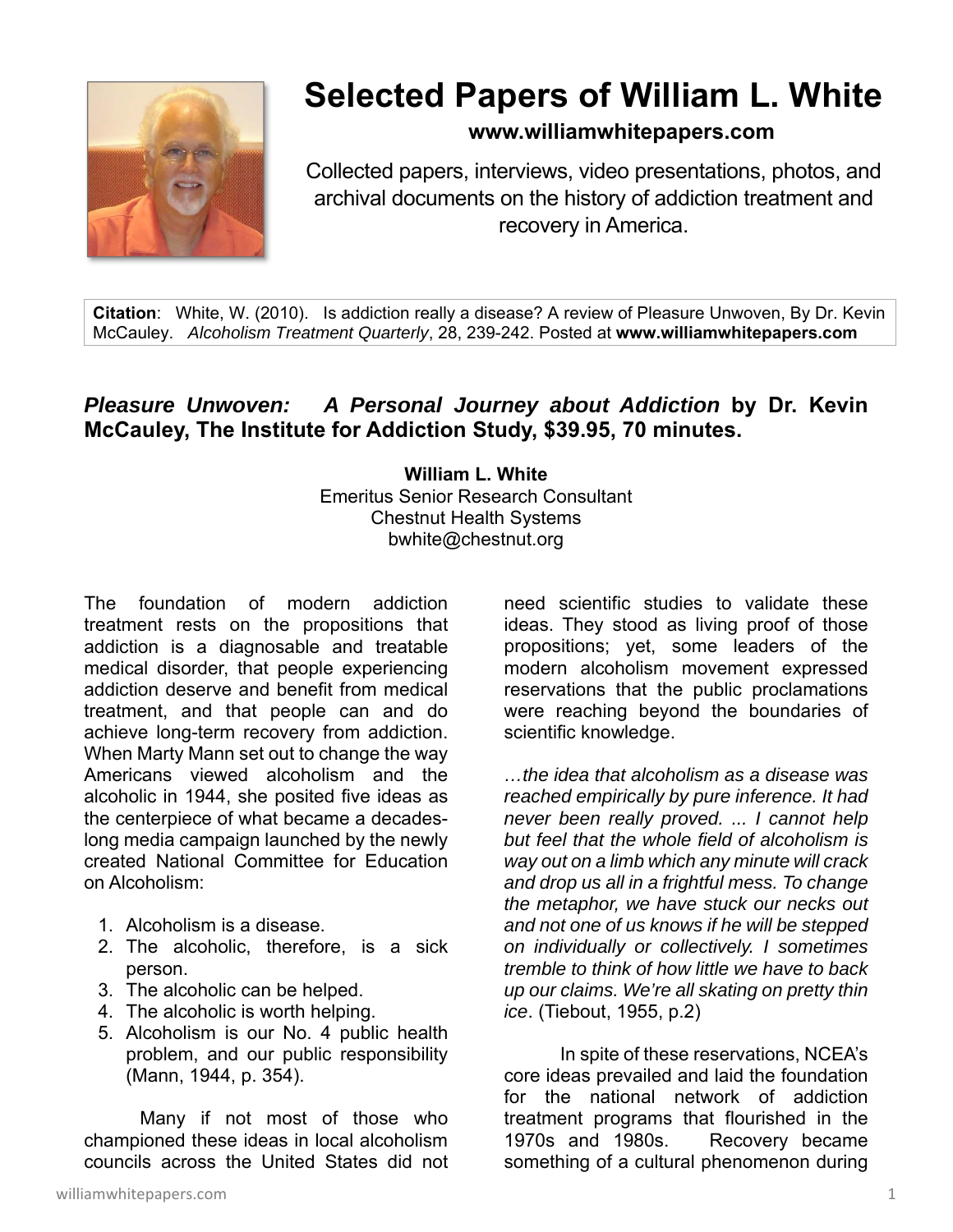this period buttressed by widespread professional and public acknowledgement that addiction was a treatable disease.

 The contention that addiction was a disease, as Tiebout feared, triggered a backlash movement against the disease concept, Alcoholics Anonymous, and 12 step-oriented addiction treatment. Through the 1980s and 1990s, the central tenets of this backlash were conveyed through the publications of Davies, Fingarette, Peele, Ragge, Schaler, Szasz, and Trimpey, to name a few. This backlash movement, which was nested within the larger restigmatization, demedicalization, and recriminalization of alcohol and other drug problems in the United States, argued that:

- 1. Addiction is a myth: there is no such self-contained clinical entity.
- 2. Problems related to excessive alcohol and other drug use are precisely that problems—and do not constitute medical diseases, disorders, or conditions.
- 3. Excessive alcohol and other drug problems are learned behaviors that reflect choices, not uncontrollable diseases.
- 4. People should be held accountable for their bad choices.
- 5. Twelve step programs (and the treatments derived from them) are ineffective and potentially harmful.
- 6. The experiment of publicly funded addiction treatment is a failure and should be abandoned.

Ironically, the years that followed witnessed remarkable scientific breakthroughs on the neurobiological foundations of addiction (see as an example Dackis & O'Brien, 2005 and Shaham & Hope, 2005). The gap between public and scientific understandings of addiction was sustained in part because the professional addictions field lacked a device through which highly technical scientific studies could be conveyed to policy makers, the public, allied professions, the addictions treatment workforce, and most importantly, the individuals and families affected by

severe AOD problems. There were some notable public attempts at such education, such as Bill Moyer's 1998 PBS special Close to Home: Moyers on Addiction (with its metaphor of the "hijacked brain") and the 2007 HBO series, Addiction. In spite of these efforts, there remained a void in media that effectively conveyed the neuroscience of addiction in an engaging and understandable manner. A new documentary DVD, *Pleasure Unwoven*, by Dr. Kevin McCauley is a major step forward in filling that void.

*Pleasure Unwoven* is a 70-minute, high-definition video essay on the question, "Is addiction really a disease?" In answering this question, McCauley explores the neurobiological foundations of the loss of volitional control over drug-taking that is the essence of the addiction experience. Through this discussion, he answers two related questions at the heart of the patient/family experience of addiction: 1) "Why can't I (he/she) stop using?" and 2) "Why do (does) I (he/she) keep going back to using after a period of doing so well?" *Pleasure Unwoven* provides science-based answers to these questions that can help patients and families develop a framework for recovery initiation and long-term recovery maintenance.

*Pleasure Unwoven* is distinctive for several reasons. The documentary synthesizes very complex neuroscience in the clearest language to date. The illustrations and stories engage the viewer's attention and serve as an antidote to the glazed eyes and wandering minds that usually accompany such presentations. The use of Utah's State and National Parks provides breathtaking visual imagery as backdrops for the presentation. Perhaps the most important asset of this product is the persona of Dr. McCauley himself—his intelligence, warmth, compassion, respect for those whose ideas he challenges, and his passion for the importance of the issues he is discussing. He is the epitome of how every patient wishes their own physician would talk to them.

 The quality of the *Pleasure Unwoven* as an educational product on this issue is